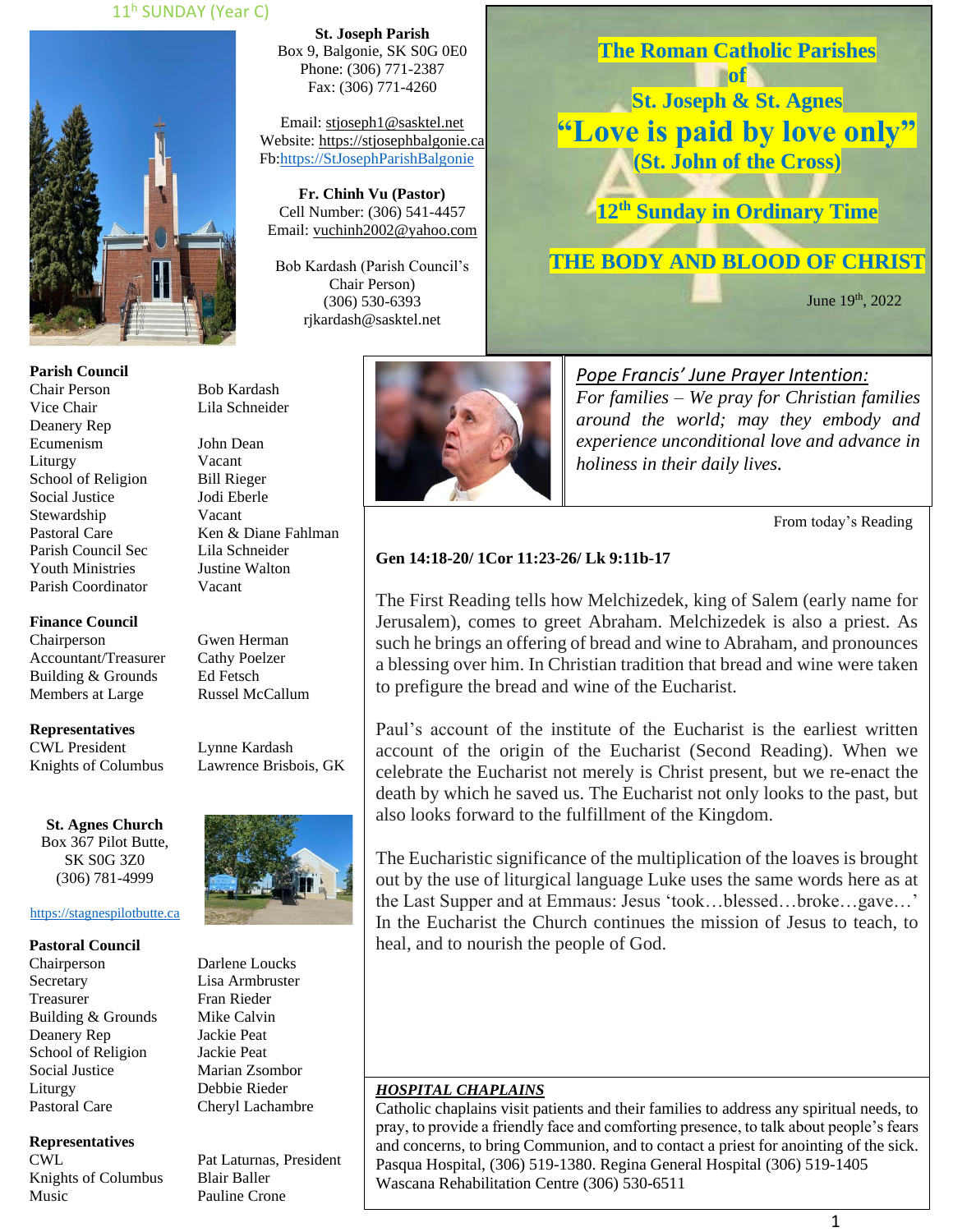11<sup>h</sup> SUNDAY (Year C)



**ST JOSEPH PARISH**

**Welcome all Parishioners & Visitors**

## MASSES WILL BE CELEBRATED **SATURDAY @ 7:00PM SUNDAY @ 10:30AM MORNING MASS**: 8:15 am Tuesday to Thursday

7:00 pm Every Friday - Mass & Adoration 9:00am First Saturday of the month with Adoration

As a clarification to the communication that was sent out on February 15th, **the masking mandate is being removed as of 12:01 am Monday, February 28th. As of Monday, you may change to optional masking in your parish.** Please be sure that *anyone who chooses to wear a mask feels comfortable doing so.* Here are the recommendations that we offered last week:

It is suggested that at such time that masks become optional that the priest continues to wear a mask during the Eucharistic Prayer or to be sure that ciboria are covered while the Eucharistic prayer is being prayed; and strongly suggested that masks are worn by clergy and extraordinary ministers of communion during the distribution of communion. **Eucharist should continue to be distributed in the form of the Body of Christ only at this time** and not include the common cup.

It is important that good hand hygiene continue. Please continue to supply hand sanitizer in easily accessible areas.

Anyone who is sick should stay home. Although the public dispensation from Mass has not been in effect since August 2021 (see **[Lifting the Dispensation on Sunday Mass](https://email-mg.flocknote.com/c/eJwVTruOwyAQ_Bq7M1oDxjQU1-Q_NgvEnAlE3j2d8vch0mhezUwM-2r0bucSNOgv7OoBtFcxGmOc9saCd3CnyUKunc7WJSnqz_kItMNqKW9g3ZYpk8ukacvGgbcR9TbXcIi8eDI_k74N4EXHlR6loeJTEY6qpX8eMpbXIeAHma-rJUtpjyUWfqXGKKW3hf9axPfyROYFRdJIjdJ8BRb12-9Yx0lGPiVV1ZJ8AD2CREI)  [Attendance](https://email-mg.flocknote.com/c/eJwVTruOwyAQ_Bq7M1oDxjQU1-Q_NgvEnAlE3j2d8vch0mhezUwM-2r0bucSNOgv7OoBtFcxGmOc9saCd3CnyUKunc7WJSnqz_kItMNqKW9g3ZYpk8ukacvGgbcR9TbXcIi8eDI_k74N4EXHlR6loeJTEY6qpX8eMpbXIeAHma-rJUtpjyUWfqXGKKW3hf9axPfyROYFRdJIjdJ8BRb12-9Yx0lGPiVV1ZJ8AD2CREI)**), the sick and medically vulnerable have always been dispensed from the obligation to attend Sunday Mass. If you are ill, elderly, or medically vulnerable in any way, you are urged to continue to take every precaution to keep yourself and others safe.

Thank you for your continued diligence.

The last weekly bulletin until September will be June 25. The deadline to submit bulletin announcements for the July bulletin is Wednesday June 29.

There will be no morning mass the week of July 3-8, 2022.

Please Note: Parishioners follow many coming events at [https://stjosephbalgonie.ca](https://stjosephbalgonie.ca/) Or phone the office @ (306) 771-2387

## *Confession is available up to 15 Minutes before Mass or by appointment*

**Donating Note:** Acceptable cheque payee names on donation cheques are as follows:

## **St. Joseph Parish, or St. Joseph RC Church, or St. Joseph Roman Catholic Church.**

Please use one of these acceptable payees when writing your donation cheques to the Parish. Thank you for your continued generosity to St. Joseph.

New Options For Donating to St. Joseph Parish Please visit our parish website: [www.stjosephbalgonie.ca](http://www.stjosephbalgonie.ca/) Under Giving and Sharing button, click on Donate button for

## **Donation Options:**

# **Paypal or Credit Card or Debit Card.**

Please indicate if Donation is for Operating or Building Fund

> **We now offer E-transfer** Please email donation to: [Stjosephbalgonie@gmail.com](mailto:Stjosephbalgonie@gmail.com)

# **ATTENTION:**

# **PPC Meeting**

Tuesday June 21 at 7:00pm

# **Note:**

July 13th Mass 7:00pm at St. Peter's Colony near Kronau AGM to follow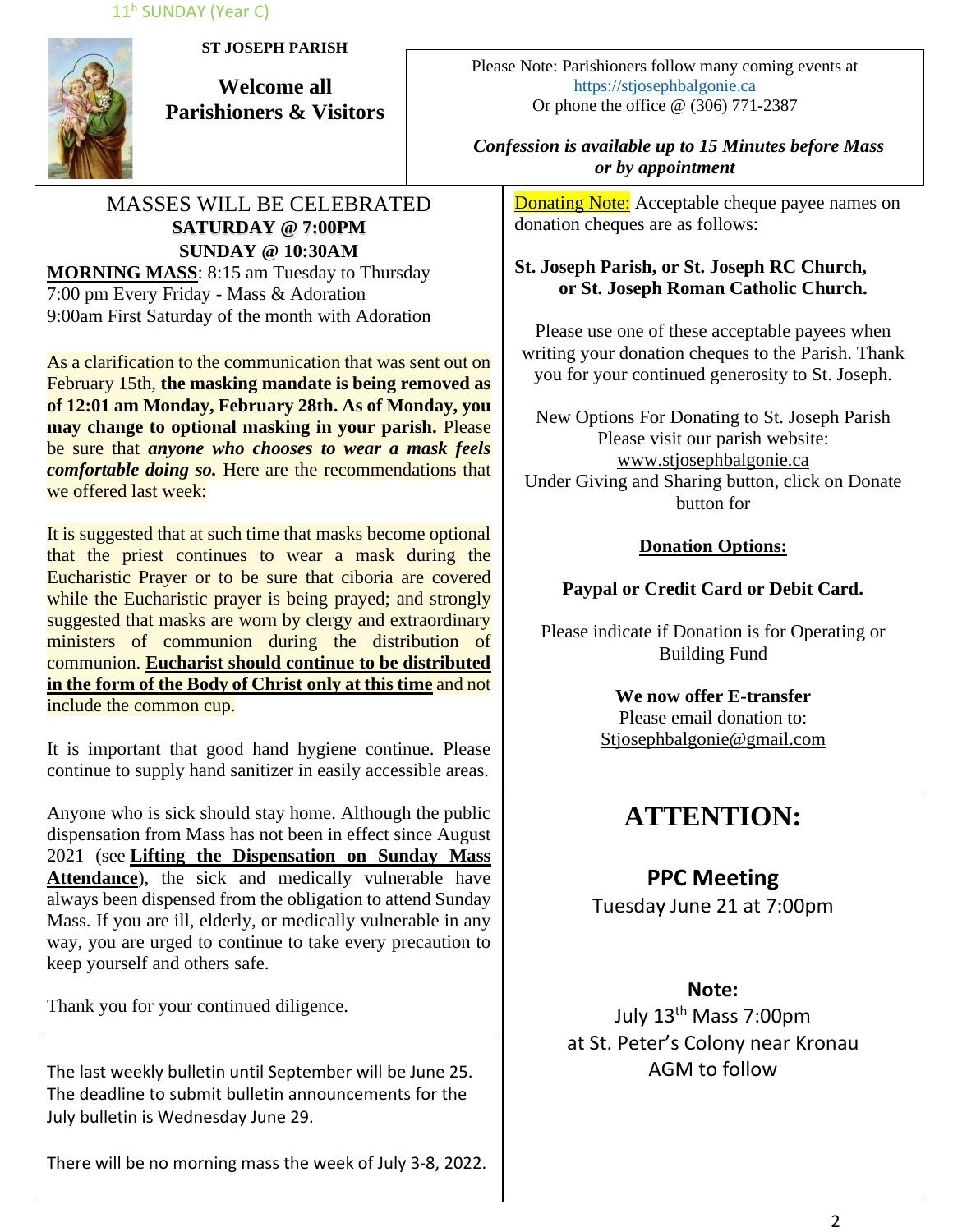## **The Archdiocese of Regina Lay Formation Program** *Share the Joy of the Gospel!*

*"I'm more conscious that God is around me all the time. To know that He is everywhere with every person has helped me to step out of my comfort zone. Everyone has their little quirks and I see those as gifts or their own personal freedom of being who they are." - Beckey Franke, St. John the Baptist Parish, Estevan* One weekend a month from October to June, Catholics just like you are gathering at Campion College in Regina as they become more deeply aware of God's personal love and activity in their lives. Why not make their story, your story? We are currently accepting applications for our Fall intake. For more information on how to register or our COVID-19 health and safety protocols, please contact our Program Coordinator, Deacon Eric Gurash at 306-352-1651 ext 6724 or email him at [egurash@archregina.sk.ca](mailto:egurash@archregina.sk.ca)

# \_\_\_\_\_\_\_\_\_\_\_\_\_\_\_\_\_\_\_\_\_\_\_\_\_\_\_\_\_\_\_\_\_\_\_\_\_\_\_\_\_\_\_\_\_\_\_\_ **SAINTS IN OUR LIVES: FROM THE EARLY CHRISTIAN**

**MARTYRS TO PEOPLE MAGAZINE -** Public Lecture: **Monday July 11, 7:00 - 9:00 p.m.** Fr. Ron Rolheiser OMI. The most powerful books ever written are not written on paper but in the lives, faces, and witness of real people who inspire us and whose lives we want to emulate. For many centuries this was an important way Christian spirituality was taught. We were given the lives of the saints to imitate. For reasons ranging from the way many of the lives of the saints were written to the fact that many people today see the lives of the rich and famous as the "lives of the saints", devotion to the saints today has sharply declined. We are the poorer for this. What do the saints of old still have to tell us? Who are the saints of today? Hagiography in a new key. On Zoom, \$50 for Monday evening only, or part of the complete retreat July 11-14 (zoom or in-person). See website for all registration fees and further details: <https://www.queenshouse.org/programs/>

### \_\_\_\_\_\_\_\_\_\_\_\_\_\_\_\_\_\_\_\_\_\_\_\_\_\_\_\_\_\_\_\_\_\_\_\_\_\_\_\_\_\_\_\_\_\_\_\_\_\_\_\_\_\_\_ **What is National Indigenous Peoples Day (NIPD)?**

June 21 is National Indigenous Peoples Day. This is a day for all Canadians to recognize and celebrate the unique heritage, diverse cultures and outstanding contributions of [First](https://www.rcaanc-cirnac.gc.ca/eng/1100100013791/1535470872302)  [Nations,](https://www.rcaanc-cirnac.gc.ca/eng/1100100013791/1535470872302) [Inuit](https://www.rcaanc-cirnac.gc.ca/eng/1100100014187/1534785248701) and [Métis](https://www.rcaanc-cirnac.gc.ca/eng/1100100014427/1535467913043) peoples. The Canadian Constitution

recognizes these three groups as Aboriginal peoples, also known as Indigenous peoples.

Although these groups share many similarities, they each have their own distinct heritage, language, cultural practices and spiritual beliefs. In cooperation with Indigenous organizations, the Government of Canada chose June 21, the summer solstice, for National Aboriginal Day, now known as National Indigenous Peoples Day. For generations, many [Indigenous peoples and communities](https://www.rcaanc-cirnac.gc.ca/eng/1100100013785/1529102490303) have celebrated their culture and heritage on or near this day due to the significance of the summer solstice as the longest day of the year. Please check with your local community to see if there events you can join on June 21<sup>st</sup>. Information on the event in Regina can be found here: [https://tourismregina.com/calendar/regina-national-indigenous](https://tourismregina.com/calendar/regina-national-indigenous-peoples-day-celebration/)[peoples-day-celebration/](https://tourismregina.com/calendar/regina-national-indigenous-peoples-day-celebration/)

### **Stewardship Bulletin Bit June 19, 2022 Body and Blood of Christ**

*"They all ate and were satisfied. And when the leftover fragments were picked up, they filled twelve wicker baskets." (Luke 9:17)*

The story of the Loaves and Fishes shows us that when you share what you have, even if it doesn't seem like that much, miracles can happen! Do not think that your gift is too small or insignificant! Each of us has a role in God's plan; you just need to place your trust in the Lord. Nothing is impossible with God. You may be the answer to someone else's prayer.

## **TF#301: Dating Well with Dr. Mario Sacasa - Part 1**

Join the discussion with Dr. Mario Sacasa from the Always Hope Podcast as we discuss his new online course 'Dating Well'. We'll look at fostering a healthy approach to dating and relationships and the particular challenges faced by discerning couples in our modern world.

\_\_\_\_\_\_\_\_\_\_\_\_\_\_\_\_\_\_\_\_\_\_\_\_\_\_\_\_\_\_\_\_\_\_\_\_\_\_\_\_\_\_\_\_\_\_\_\_\_

**Show Snippet:** If we fall into an overly pious way of dating or concept of dating, then we can think, "Well, as long as we agree that Jesus Christ is the Lord, that the Catholic Church is the one true Church, that we pray together, and that's all we need"...but you know your relationship is going to be built on so much more than just going to Mass together."

Dr. Sacasa's Always Hope Podcast:

<https://faithandmarriage.org/alwayshope/>

Level up your love life in a Catholic context; <https://faithandmarriage.thinkific.com/courses/datingwell> [thinkingfaith.libsyn.com/dating-well-with-dr-mario-sacasa-part-1](file:///C:/Users/dalea/Downloads/thinkingfaith.libsyn.com/dating-well-with-dr-mario-sacasa-part-1)

\_\_\_\_\_\_\_\_\_\_\_\_\_\_\_\_\_\_\_\_\_\_\_\_\_\_\_\_\_\_\_\_\_\_\_\_\_\_\_\_\_\_\_\_\_

### **Philomena Walking Pilgrimage**

All are invited to take part in the 2022 Saint Philomena Walking Pilgrimage which is scheduled to take place from August 11<sup>th</sup> to August 14<sup>th</sup>. You can join us for all or part of the walk or you can offer help with providing meals or giving rides. Or, you can help us with your prayers! For more information and to see about changes for this year, visit our website at [www.stphilomena.ca](http://www.stphilomena.ca/) This year we are also looking for people who are able to billet some of our pilgrims for the night of Friday August  $12<sup>th</sup>$ . That night we will be in the vicinity of Burgis Beach. If you have a cabin or camper in that area and can help us, please phone Dave or Bev at 306-728-5525.

### **Save the Date – 2022 Catholic Health Association of Saskatchewan Convention**

\_\_\_\_\_\_\_\_\_\_\_\_\_\_\_\_\_\_\_\_\_\_\_\_\_\_\_\_\_\_\_\_\_\_\_\_\_\_\_\_\_\_\_\_\_

We will be holding our 2022 Catholic Health Association of Saskatchewan Convention from Thursday, October 27 – to Friday, October 28, 2022, at Queen's House of Retreats in Saskatoon. The theme of this year's convention is *Hospitality: The Link that Builds Community.*